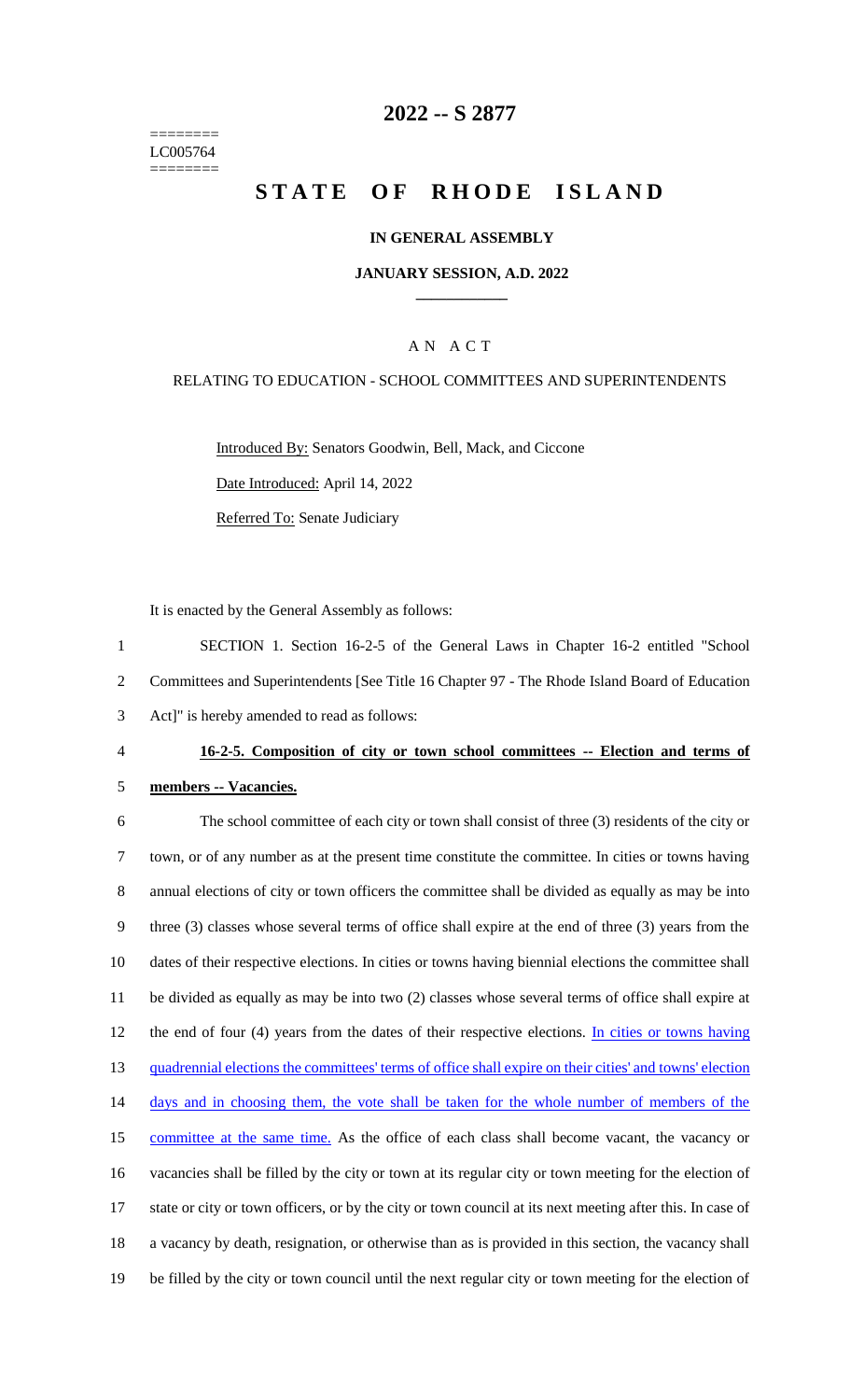- 1 state or city or town officers, when it shall be filled for the unexpired term as is provided in this
- 2 section. This section shall not apply to the eities of Providence, Central Falls, Woonsocket, or the
- 3 Town of North Smithfield city of Central Falls.
- 4 SECTION 2. This act shall take effect upon passage.

======== LC005764 ========